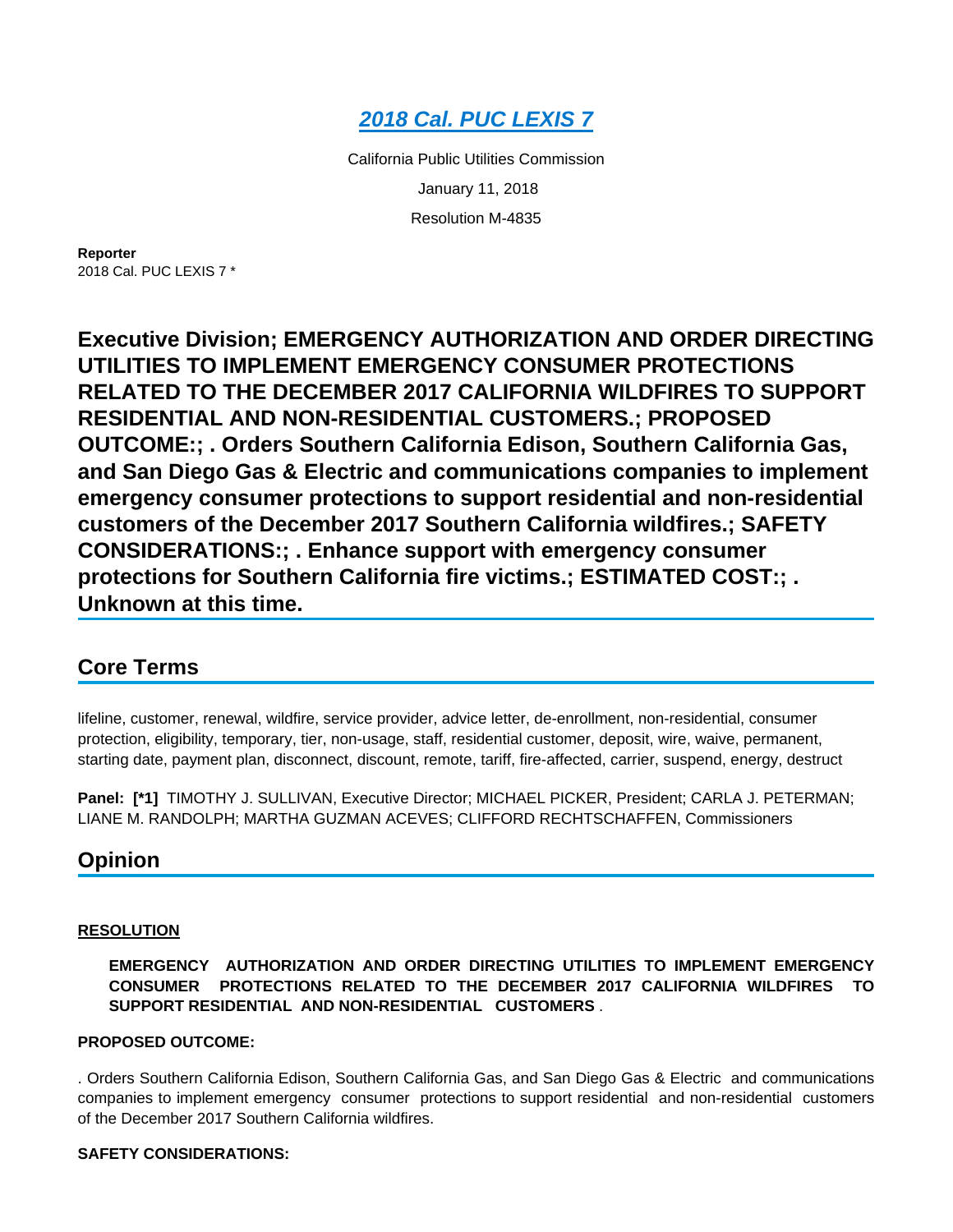. Enhance support with emergency consumer protections for Southern California fire victims.

## **ESTIMATED COST:**

. Unknown at this time.

#### **SUMMARY**

The Commission issues this Resolution on its own motion in response to Governor Edmund G. Brown, Jr.'s proclamation of a state of emergency <sup>1</sup> due to the December 2017 wildfires. <sup>2</sup> This Resolution makes multiple determinations. First, the Commission orders Southern California Edison Company (SCE), Southern California **[\*2]**  Gas Company (SoCalGas), and San Diego Gas and Electric Company (SDG&E) and communications companies in the affected areas to take all reasonable and necessary actions to implement the Emergency Consumer Protections adopted in this resolution to support the victims of the December 2017 California wildfires by filing a Tier 2 Advice Letter within 15 days of the date of this resolution. Second, this Resolution authorizes SCE, SoCalGas, and SDG&E, to establish memorandum accounts to track incremental costs associated with complying with this resolution. Finally, the Commission requests communications providers: (1) to refund their customers for the periods that these customers were without service due to the December 2017 fires; (2) suspend the deenrollment for non-usage rules for the affected California LifeLine participants; and (3) delay the renewal process for the affected California LifeLine Program<sup>3</sup> participants. The Emergency Consumer Protections apply to impacted residential and non-residential customers for up to one year, from the date of today's resolution.

# **[\*3]**

# **BACKGROUND**

In December 2017, the State of California experienced major wildfires, gravely impacting the lives of many Californians and affecting multiple utility services across the state.

On December 4, 2017, multiple fires broke out throughout Southern California. <sup>4</sup> The Thomas Fire started in Ventura County and has burned nearly 272,200 acres. **[\*4]** <sup>5</sup> About 1,024 structures have been destroyed, 250 structures have been damaged, and 18,000 structures were threatened. Two fatalities occurred: a 70 year-old woman lost her life and a firefighter's life was lost fighting the fire. This fire's devastation and destruction spread into Santa Barbara County. <sup>6</sup> Evacuation warnings were issued for Carpinteria, Montecito, and Santa Barbara. On December 5, 2017, two fires broke out in Los Angeles County -- the Creek Fire, which burned more than 15,619 acres, and the Rye Fire, which burned 6,049 acres. <sup>7</sup> On December 6, 2017, the Skirball Fire broke out in Los

- <sup>5</sup>All subsequent statistics regarding fire related impact in this resolution are current as of December 21, 2017.
- <sup>6</sup> Governor Edmund G. Brown, Jr.'s Request for Presidential Emergency Declaration on December 7, 2017.
- <sup>7</sup>Governor Edmund G. Brown, Jr.'s Request for Presidential Emergency Declaration on December 7, 2017.

<sup>&</sup>lt;sup>1</sup> Governor Brown's Proclamations of a State of Emergency, available at: <https://www.gov.ca.gov/news.php?id=20090>.

<sup>&</sup>lt;sup>2</sup> The affected California counties include: Santa Barbara, Ventura, Los Angeles, and San Diego.

<sup>&</sup>lt;sup>3</sup> California LifeLine Emergency Protections: These two emergency protections lasting between December 1, 2017 and March 31, 2018 will enable California LifeLine participants to keep their California LifeLine discounts for a longer period of time. Our objective is to ensure the fire victims have continued access to essential telecommunications services during this difficult time. California LifeLine telephone service providers and the California LifeLine Administrator must implement the activities associated with these two emergency protections for California LifeLine participants residing in the fire-affected counties in a timely manner.

<sup>4</sup>The affected California counties include: Santa Barbara, Ventura, Los Angeles, and San Diego.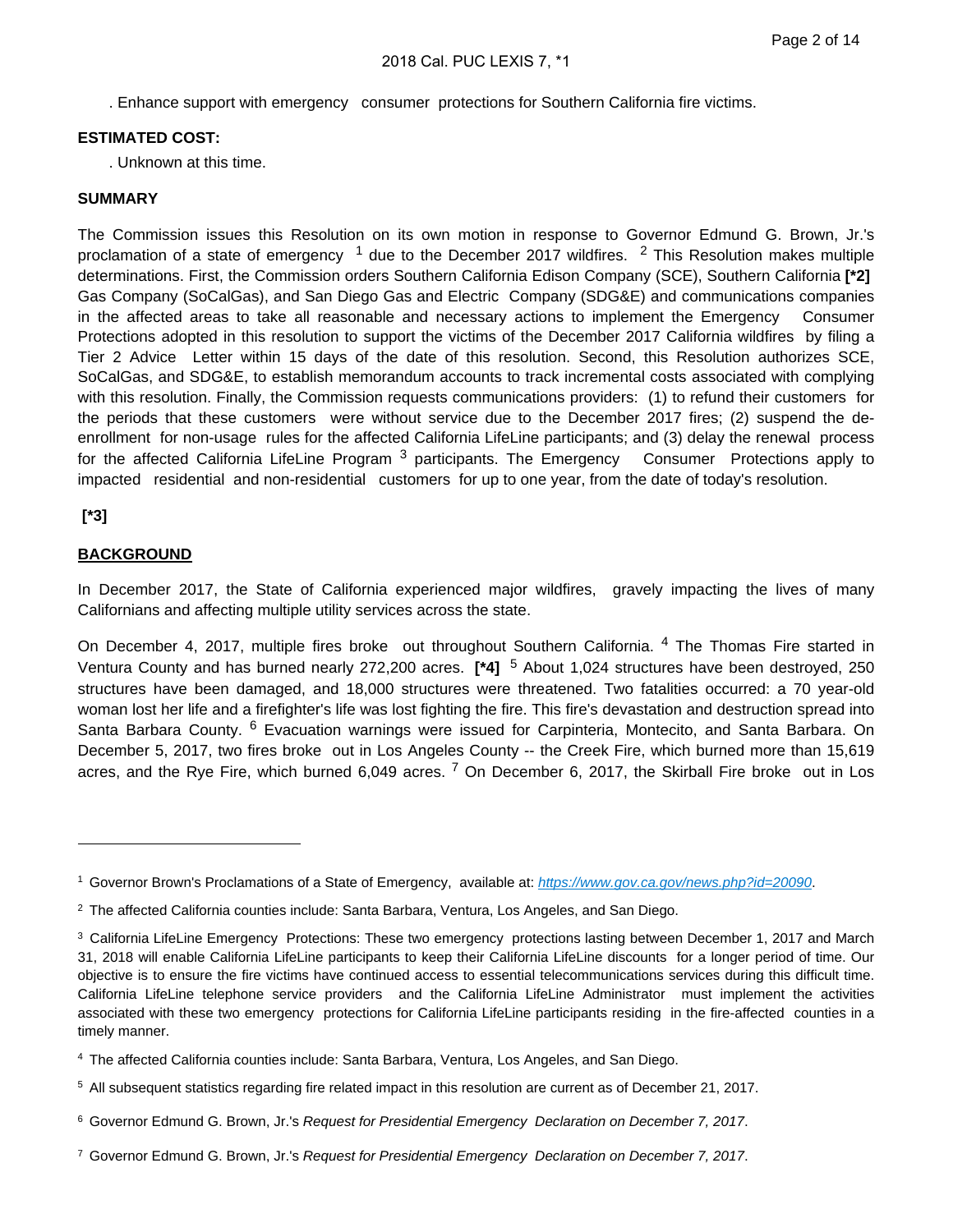Angeles County, which devastated hundreds of homes and threatened the Getty Center. <sup>8</sup> On December 7, 2017 the Lilac Fire erupted in San Diego County, rapidly burning 4,100 acres in just a few hours resulting in 157 structures being destroyed and 64 structures damaged. Finally, on December 7, 2017, the Liberty Fire broke out in Riverside County burning 300 acres destroying one structure and six outbuildings.

# **[\*5]**

The devastation, destruction, and disruption caused by these fires are extraordinary.

Thousands of Southern Californians lost power one day after the Thomas Fire broke out in Ventura County. At the height of the power outage, more than 200,000 people were in the dark. Gas services were also impacted. These fires have destroyed and continue to threaten critical infrastructure, impacting essential services for hundreds of thousands of people.

Similar to the action this Commission took in Resolution M-4833, the Commission hereby takes specific action, in this Resolution, in response to the Governor's emergency proclamations. This Resolution's emergency **[\*6]**  consumer protections for the people of Southern California will provide continuity and consistency between all utility actions related to emergencies resulting from the statewide wildfires.

# **DISCUSSION**

The December 2017 wildfires impacted a great number of California customers. The Commission believes that persons affected by the wildfires should be assisted, and that California utilities should provide assistance, in this time of need, to the affected counties of Santa Barbara, Ventura, Los Angeles, and San Diego.

Having access to essential utility services is critical to rebuilding the affected communities. Residential and nonresidential customers in the wildfire affected counties may fall behind on utility payments, not of their own volition, but as they bear costs of rebuilding their homes or transitioning to permanent or long-term substitute housing. Thus, the Commission grants wildfire victims protection from service discontinuation for nonpayment, and associated fees, through January 11, 2019. These exemptions are provided in response to extraordinary circumstances and Proclamations of State of Emergency; they do not establish precedent for standard ratemaking **[\*7]** and customer service Commission processes.

For the California LifeLine Program, our specific relief for the California LifeLine participants shall occur between December 1, 2017 and March 31, 2018. Additionally, our relief effort for California LifeLine participants will be partially contingent upon the FCC granting the Commission's petition for a temporary waiver of the federal Lifeline program's renewal process and de-enrollment for non-usage rules.

Residential and non-residential customers in the wildfire-affected counties of Santa Barbara, Ventura, Los Angeles, and San Diego are eligible for the emergency customer protections stipulated in this Resolution.

# **Emergency Customer Protections for Electric and Gas Utility Residential Customers**

SCE, SoCalGas, and SDG&E are directed to file Tier 2 compliance advice letters with the Commission's Energy Division to implement the ordering paragraphs of this Resolution and modify their tariffs as necessary within 15 days of the date this resolution is adopted.

# **1. Waive Deposit Requirements for Affected Wildfire Residential Customers seeking to Re-establish Service for one year and expedite Move-in and Move-out Service requests [\*8]** .

A major hurdle for evacuees trying to transition from shelters, other temporary housing arrangements, and uninhabitable homes to more permanent housing can be credit deposits that utilities require as a condition of providing service. To remove this hurdle, the Commission directs SCE, SoCalGas, and SDG&E to waive deposit

<sup>&</sup>lt;sup>8</sup> Governor Edmund G. Brown, Jr.'s Request for Presidential Emergency Declaration on December 7, 2017.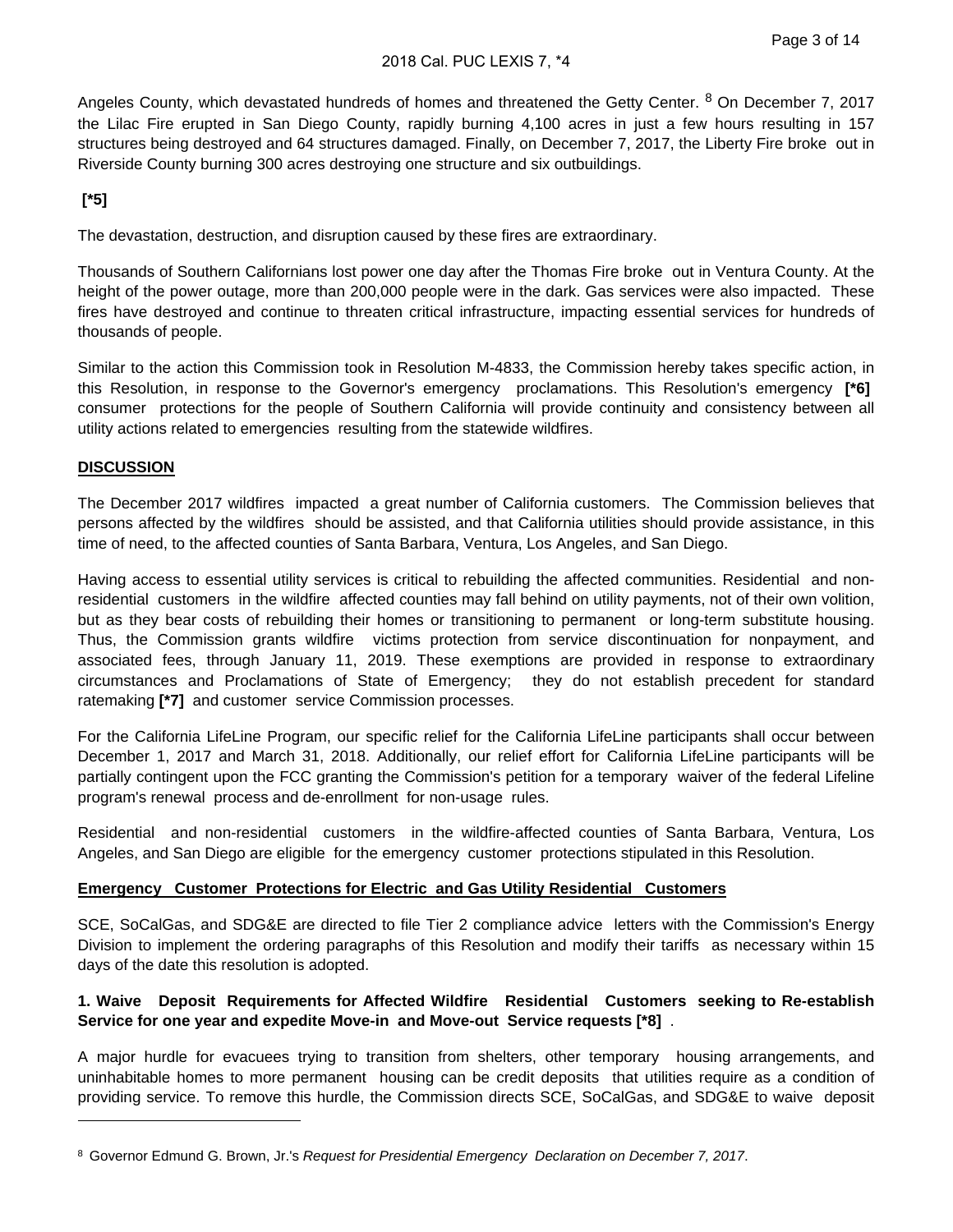requirements for wildfire victims seeking to reestablish service. This waiver shall last for one year from the date of today's Resolution.

Additionally, the Commission directs SCE, SoCalGas, and SDG&E to initiate best efforts to expedite move-in and move-outs to support Californians returning to their homes and establishing service in new locations. Move-in and move-outs are limited only to utility account related efforts. SCE, SoCalGas, and SDG&E, shall ensure that utility staff monitor and track the time from when service requests are submitted to the utility to when services are provided to residential customers. Utilities are directed to ensure that sufficient utility staff resources are available to expeditiously facilitate move-in and move-outs.

# **2. Stop Estimated Energy Usage for Billing for Residential Customers Attributed to the Time Period when the [\*9] Home/Unit was Unoccupied as a result of the Wildfires** .

The Commission directs SCE, SoCalGas, and SDG&E to recalibrate their approach for estimating energy usage to account for reduced consumption during the period of time the home/unit was unoccupied as a result of the wildfires.

# **2a. Discontinue Billing**

SCE, SoCalGas, and SDG&E shall identify the premises of affected customers that are not capable of receiving utility services and discontinue billing these premises without assessing a disconnection charge.

#### **2b. Minimum billing**

SCE, SoCalGas, and SDG&E shall prorate any monthly access charge or minimum charges for affected customers typically assessed so that no customer shall bear any of these costs for the time period after the customer's home was rendered unserviceable by the fire.

#### **3. Implement Payment Plan Options for Residential Customers** .

Payment plans are an important tool for preserving access to utility service for customers struggling to keep up with their bills. We believe that payment plans are an important tool to leverage for the victims of the wildfires and direct SCE, SoCalGas, and SDG&E to offer the wildfire victims payment plan options.

Affected **[\*10]** customers who have prior arrearages and have lost their homes or have been displaced, and are seeking to establish service in a new residence, shall be offered a payment plan with an initial payment of no greater than 20 percent of the amount due, and with equal installments for the remainder of not less than twelve billing cycles. For affected customers who currently have service but go into arrearage after December 4, 2017, SCE, SoCalGas, and SDG&E shall offer a payment plan with an initial payment of no greater than 20 percent of the amount due, and with equal installments for the remainder of not less than eight billing cycles. A customer who is offered a payment plan shall not be precluded from paying off an arrearage more quickly.

# **4. Suspend Disconnection for Non-payment and Associated Fees, Waive Deposit and Late Fee Requirements for Residential Customers** .

Utilities may require some customers who pay bills late or are disconnected for non-payment to "re-establish" credit by paying a deposit, which can be up to twice the average monthly bill. Utilities may also assess late fees. These deposits to re-establish credit or the assessment of late fees could adversely impact **[\*11]** the victims of the wildfires.

Having access to essential utility services is critical for affected customers to regain stability. It is reasonable to anticipate that some customers may fall behind on utility payments as they bear the costs of rebuilding their homes. Therefore, the Commission directs SCE, SoCalGas, and SDG&E to suspend disconnection for nonpayment and associated fees for affected customers. SCE, SoCalGas, and SDG&E shall waive the deposit and late fee requirements for affected customers who pay their utility bills late. This waiver shall last for one year from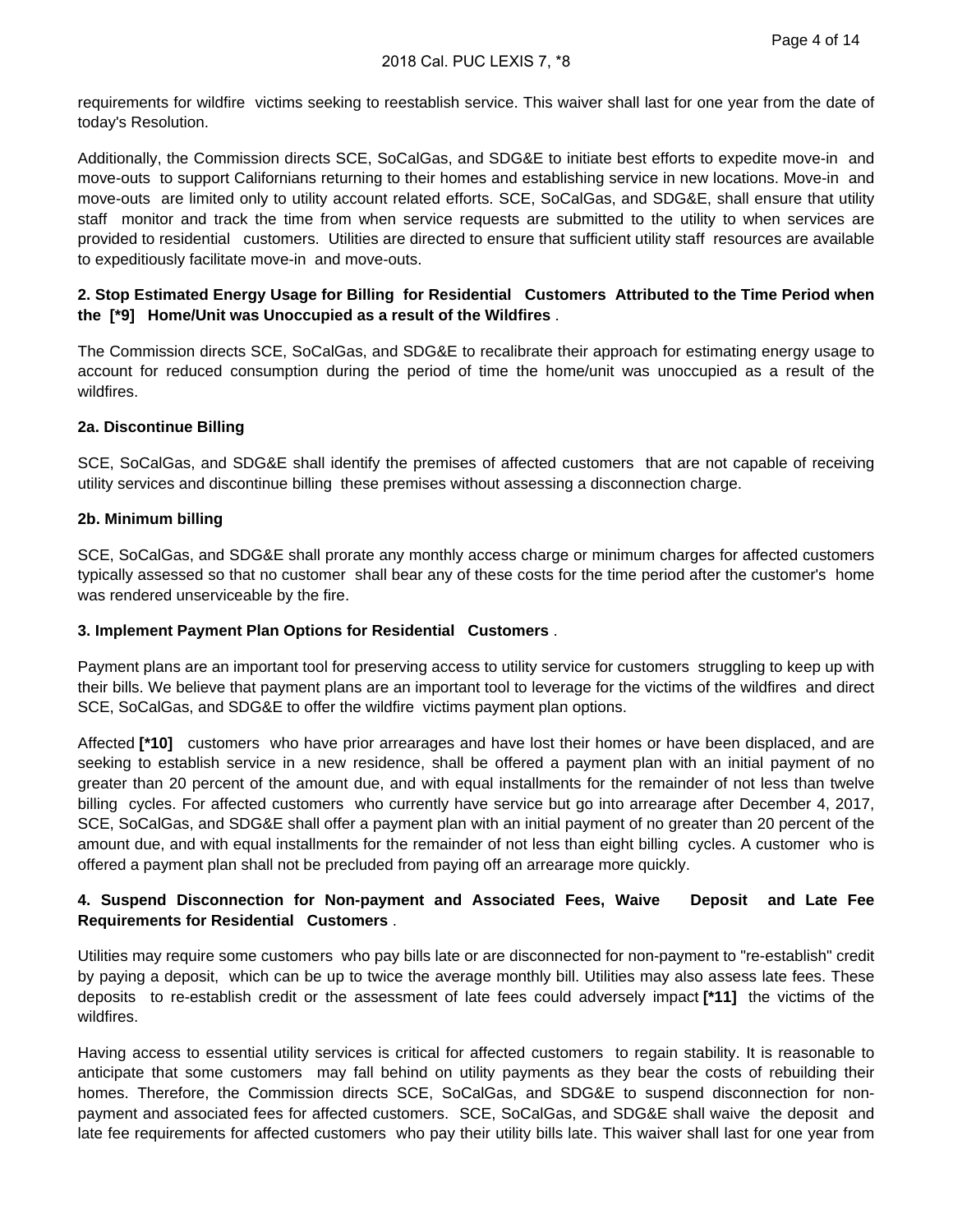the date of today's Resolution. SCE, SoCalGas, and SDG&E shall not report late payments by residential customers, who are eligible for these protections, to credit reporting agencies or to other such services.

#### **5. Support Low-Income Residential Customers affected by the 2017 wildfires** .

The Commission directs SCE, SDG&E, and SoCalGas to implement the following actions for impacted CARE customers in the required Tier 2 advice letter:

(1) Freeze all standard and high-usage reviews for CARE program eligibility in impacted counties until at least the end of the year, and potentially longer as warranted;

# **[\*12]**

(2) Contact all Community Outreach Contractors, the community based organizations who assist in enrolling hard-to-reach low-income customers into CARE, in impacted counties to help better inform customers of these eligibility changes; and

(3) Partner with the program administrator of the customer funded emergency assistance program for lowincome customers and increase the assistance limit amount for the next 12 months for impacted customers.

(4) Indicate how the Energy Savings Assistance program can be deployed to assist impacted customers.

#### **6. Non-Residential Customers**

Similar to the relief granted to residential customers, SCE, SoCalGas, and SDG&E must help the affected nonresidential customers of Southern California. The Commission directs SCE, SoCalGas, and SDG&E to include in their Tier 2 advice letters a proposal for how they will implement emergency consumer protections to support non-residential customers of the December 2017 wildfires. The advice letter must detail: (1) how the utility will identify non-residential customers affected by the fires; (2) how non-residential customers can qualify as "eligible" for emergency relief; (3) a communication plan to convey **[\*13]** the availability of these protections; and (4) the specific forms of utility relief available to non-residential customers.

# **7. Cost Recovery**

It is likely that the named gas and electric utilities will incur incremental expenses in complying with this Resolution. In order to allow for recovery of expenses that are reasonably incurred, SCE, SoCalGas, and SDG&E shall each, as appropriate, either establish a Wildfires Customer Protections Memorandum Account (WCPMA) or amend their existing WCPMA <sup>9</sup>, to book those costs associated with protections ordered by this Resolution. The recorded costs must meet the following conditions: (1) those ordered by this Resolution; and (2) incurred starting with the date of the fires. The review of these costs for possible collection in rates will be conducted in a General Rate Case, a Biennial Cost Allocation Plan, or another proceeding. This affords Commission staff an appropriate and sufficient opportunity for review of incurred incremental expense associated with this Resolution. The advice letter must include preliminary statement tariff language for the new or amended WCPMA.

# **[\*14]**

# **8. Other Considerations**.

Finally, in order to provide immediate assistance and customer protections, SCE, SoCalGas, and SDG&E must act with expediency in filing their advice letters. SCE, SoCalGas, and SDG&E must request expedited advice letter treatment pursuant to the Commission's General Order (GO) 96-B. SCE, SoCalGas, and SDG&E must also request a waiver or a shortened protest and reply period of five days. Additionally, SCE, SoCalGas, and SDG&E must include in their advice letters: (1) a proposal that describes how it identifies the areas impacted by the fires; (2)

<sup>9</sup> SoCal Gas and SCE have already submitted for Commission approval advice letters establishing WCPMAs, pursuant to Resolution M-4833.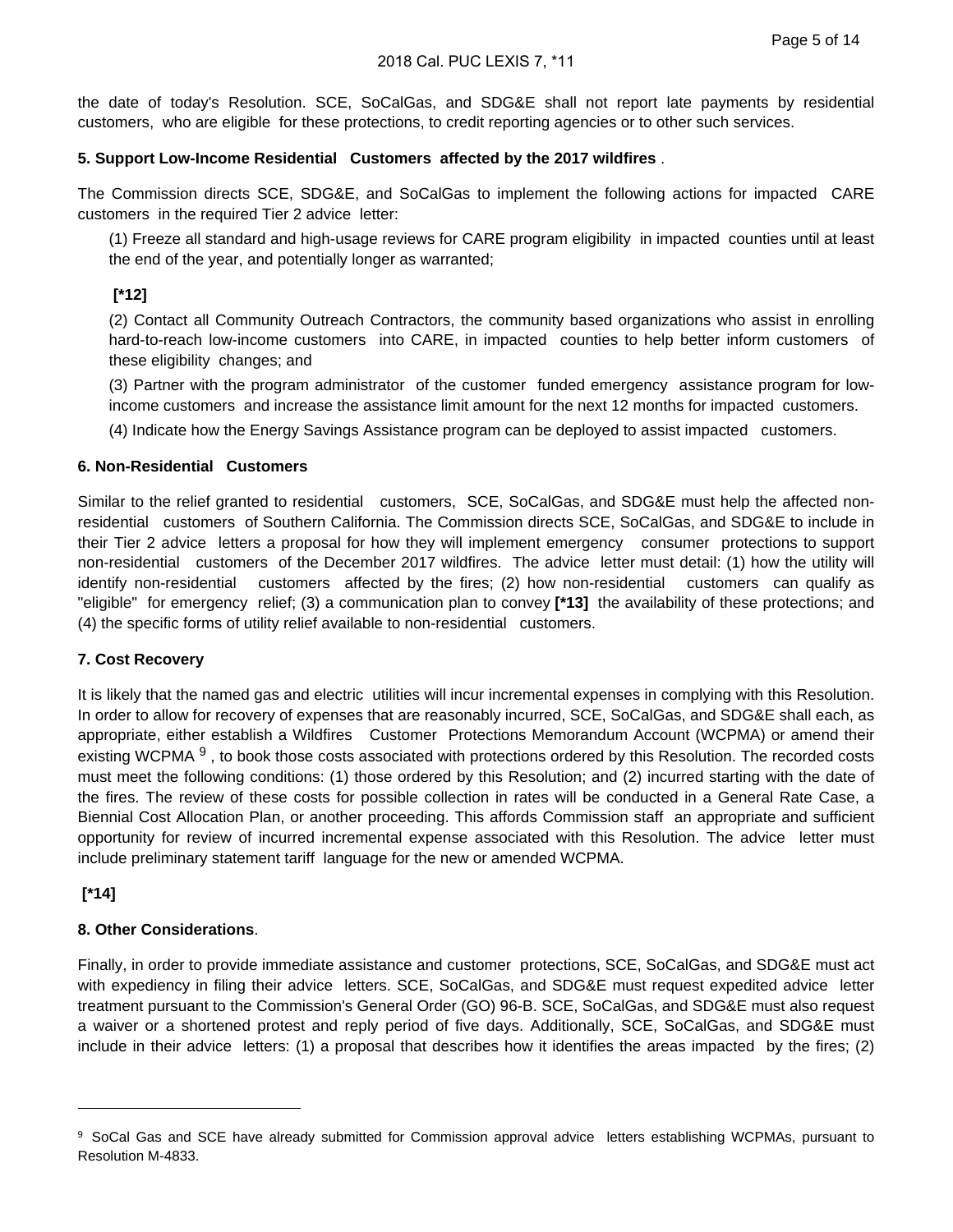how customers can qualify as "eligible" <sup>10</sup> for each emergency relief proposal; and (3) a communication plan to convey the availability of these protections to customers, especially those who may have been displaced from their homes.

# **[\*15]**

# **Emergency Customer Protections for Residential Communications Customers**

# **1. Carriers of Last Resort and Other Communication Providers' Efforts**.

Similar to the emergency consumer protections adopted by the Commission in Resolution M-4833 for the October 2017 fires, we encourage Carriers of Last Resort (COLR) and other communications providers to continue to provide bill credits.

We remind COLRs of their obligation under their filed tariffs to provide credits to customers for time out of service, as well as any additional service accommodations necessary to ensure their customers have access to telecommunications services following the fires including, but not limited to customer deposits, restoration and connection charges, line extension charges and temporary service allowances.

We again require all COLRs to provide the following emergency protections to its customers impacted by the fires:

. A waiver of the one-time activation fee for establishing Remote Call Forwarding, Remote Access to Call Forwarding, Call Forwarding features and Messaging services;

. A waiver of the monthly rate for one month for Remote Call Forwarding, Remote Access to Call Forwarding,  **[\*16]** Call Forwarding features and Messaging services;

. A waiver of the service charge for installation of service at the temporary or new permanent location of the customer and again when the customer moves back to the original premises;

. A waiver of the fee for one jack and associated wiring at the temporary location regardless of whether the customer has an Inside Wire plan;

. A waiver of the fee for up to five free jacks and associated wiring for Inside Wire Plan customers upon their return to their permanent location; and

. A waiver of the fee for one jack and associated wiring for non-Plan customers upon their return to their permanent location.

Additionally, if any COLR or telephone service provider wishes to provide additional service accommodations to their affected customers that vary from or are in addition to their tariffs, we encourage them to seek approval to do so through a Tier 2 advice letter and/or by another means of notification to the Communication Division within 15 days of this Resolution.

# **2. California LifeLine Program Efforts**.

Given the destruction of the December 2017 fires, we deem it also necessary to provide emergency protections for the **[\*17]** California LifeLine participants residing in Santa Barbara, Ventura, Los Angeles, and San Diego counties. Consequently, the Commission delays the renewal process and suspends the de-enrollment for nonusage rules for the California LifeLine participants residing in these fire-affected counties. These emergency protections will last for four months from December 1, 2017 to March 31, 2018. We also require the California LifeLine Administrator (Administrator) and the Consumer Affairs Branch (CAB) to perform additional outreach

<sup>&</sup>lt;sup>10</sup> SCE, SoCalGas, and SDG&E may consider the following factors when determining eligibility. These factors are not exclusive or exhaustive, but rather, factors to consider when filing the Tier 2 advice letter: (1) whether the customer has been affected by the wildfires and suffered a temporary or permanent loss of home, workplace, employment, school; (2) and/or the inability to access any of these locations or essential services; and/or (3) having to provide for family that has suffered such loss.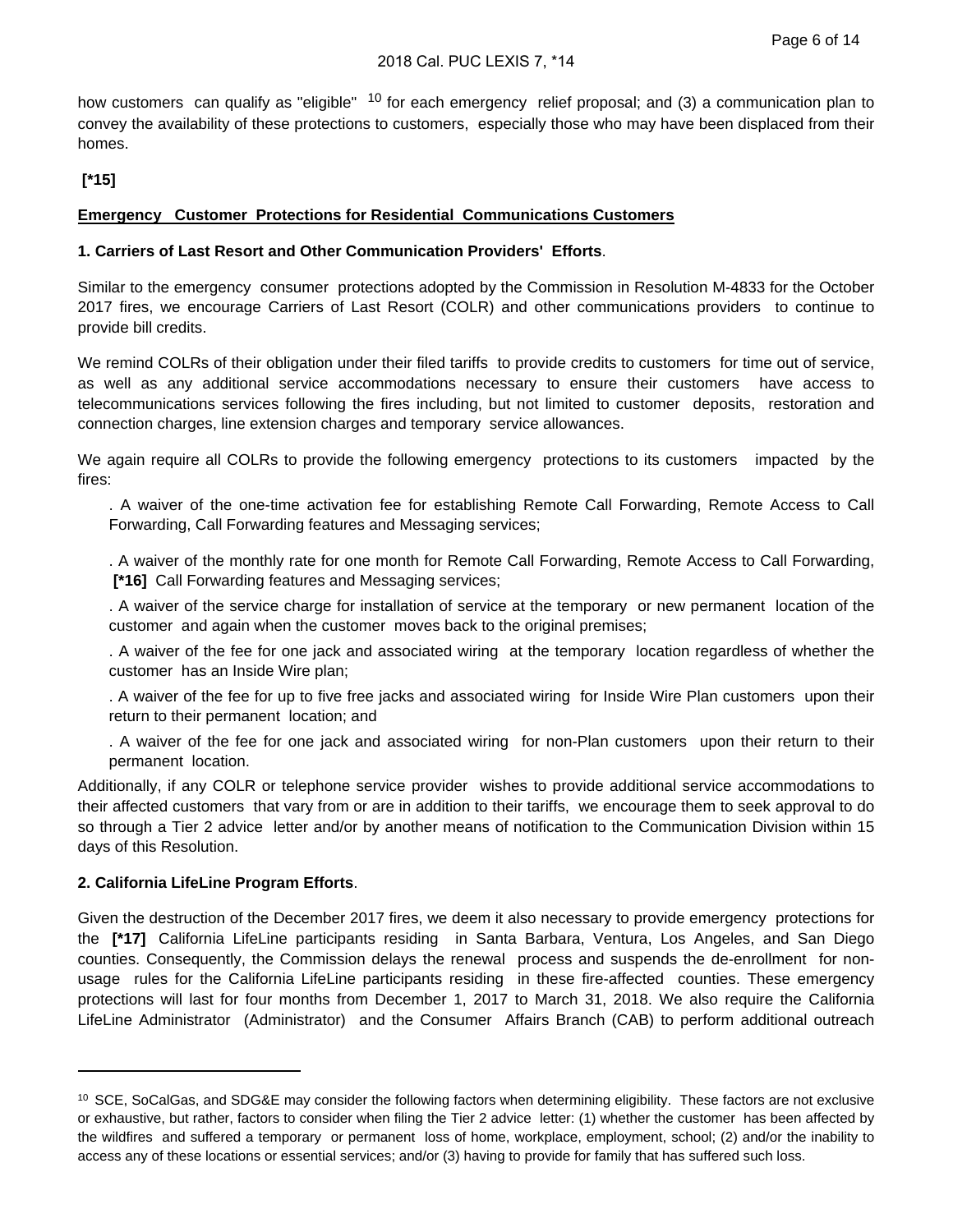efforts. We want to ensure that the fire victims do not have to worry about losing their California LifeLine discounts during this critical time as they rebuild their lives.

# **2a. Emergency Protection: Delaying the Renewal Process**

The California LifeLine Program requires participants to renew their California LifeLine discounts before their anniversary dates in order to receive the discounts for another year. <sup>11</sup> The renewal process primarily relies on mailing the renewal packets to participants. With the extensive destruction of structures, including homes, in the fire--affected counties, the receipt of the mailed renewal packets poses a significant barrier **[\*18]** to a successful renewal process. Even if a participant received the renewal packet, the fires could have burned the renewal packet.

The renewal process will resume on April 1, 2018 (Catch-Up Renewal Process) for California LifeLine participants impacted by the December 2017 California wildfires.  $12$  In order to conduct the Catch-Up Renewal Process, any impacted participants' anniversary dates will be adjusted to July 15, 2018. The participants in Santa Barbara, Ventura, Los Angeles, and San Diego counties will continue receiving their California LifeLine discounts during this Catch-Up Renewal Process. <sup>13</sup>

# **[\*19]**

The table below delineates how the California LifeLine Administrator (Administrator) will determine which participants in Santa Barbara, Ventura, Los Angeles, and San Diego counties will be subject to the Catch-Up Renewal Process:

| <b>GROUP A</b>                                                                                                                       | <b>GROUP B</b>                                                                                                                                             | <b>GROUP C</b>                                                                                                                     |
|--------------------------------------------------------------------------------------------------------------------------------------|------------------------------------------------------------------------------------------------------------------------------------------------------------|------------------------------------------------------------------------------------------------------------------------------------|
| <b>ACTION: OVERTURN</b>                                                                                                              | <b>ACTION: INCLUDE IN</b>                                                                                                                                  | <b>ACTION: EXCLUDE</b>                                                                                                             |
| <b>DENIAL &amp; INCLUDE IN</b>                                                                                                       | <b>CATCH-UP RENEWAL</b>                                                                                                                                    | <b>FROM CATCH-UP</b>                                                                                                               |
| <b>CATCH-UP RENEWAL</b>                                                                                                              | <b>PROCESS</b>                                                                                                                                             | <b>RENEWAL PROCESS</b>                                                                                                             |
| <b>PROCESS</b><br>Administrator already<br>communicated the final<br>denial due to non-response<br>to the renewing participant       | Administrator has<br>begun the renewal<br>process, but has<br>yet to communicate<br>the final<br>eligibility<br>decision to the<br>renewing<br>participant | Administrator already<br>communicated the final<br>approval to the renewing<br>participant                                         |
| Administrator already<br>communicated the final<br>denial due to non-response<br>to the renewing participant,<br>but the consumer is | Administrator has<br>not begun the<br>renewal process,<br>but is scheduled<br>to occur before                                                              | Administrator has begun<br>the renewal process, but has<br>yet to communicate the<br>final approval to the<br>renewing participant |

<sup>11</sup> See General Order 153 § 4.5.

 $12$  The California LifeLine Program's renewal process lasts 105 days. See [http://www.cpuc.ca.gov/uploadedFiles/CPUCWebsite/Content/UtilitiesIndustries/Communications/ServiceProviderInfo/CDLifeLin](http://www.cpuc.ca.gov/uploadedFiles/CPUCWebsite/Content/UtilitiesIndustries/Communications/ServiceProviderInfo/CDLifeLineNumbering/Timeline_Renewals_062315.pdf) [eNumbering/Timeline\\_Renewals\\_062315.pdf](http://www.cpuc.ca.gov/uploadedFiles/CPUCWebsite/Content/UtilitiesIndustries/Communications/ServiceProviderInfo/CDLifeLineNumbering/Timeline_Renewals_062315.pdf) (last visited November 1, 2017).

13 However, we are not altering other rules that would enable service disconnection or de-enrollment of a participant.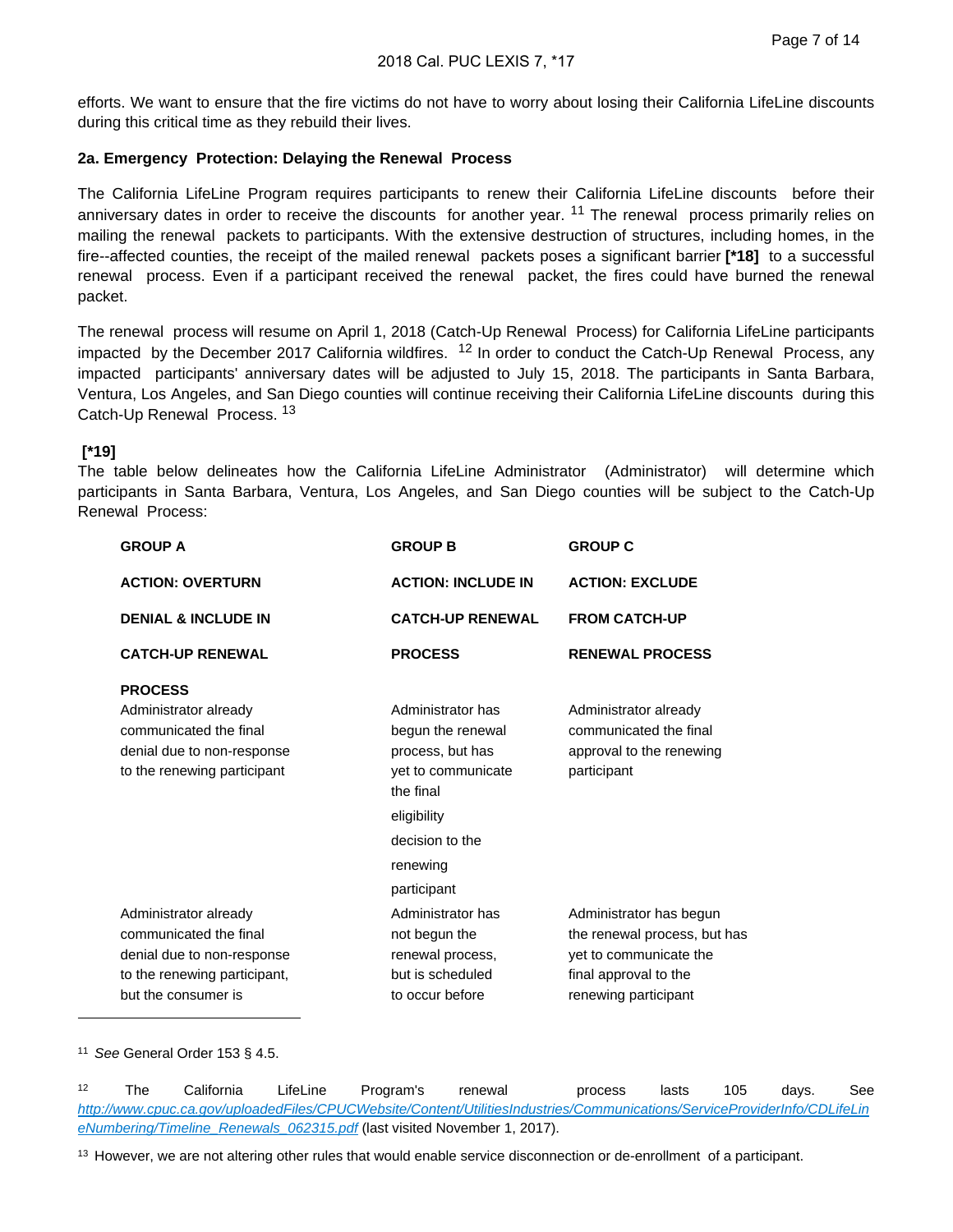#### 2018 Cal. PUC LEXIS 7, \*19

| <b>GROUP A</b>                                                                                                                                                                                                              | <b>GROUP B</b>            | <b>GROUP C</b>                                                                                                                                |
|-----------------------------------------------------------------------------------------------------------------------------------------------------------------------------------------------------------------------------|---------------------------|-----------------------------------------------------------------------------------------------------------------------------------------------|
| <b>ACTION: OVERTURN</b>                                                                                                                                                                                                     | <b>ACTION: INCLUDE IN</b> | <b>ACTION: EXCLUDE</b>                                                                                                                        |
| <b>DENIAL &amp; INCLUDE IN</b>                                                                                                                                                                                              | <b>CATCH-UP RENEWAL</b>   | <b>FROM CATCH-UP</b>                                                                                                                          |
| <b>CATCH-UP RENEWAL</b>                                                                                                                                                                                                     | <b>PROCESS</b>            | <b>RENEWAL PROCESS</b>                                                                                                                        |
| <b>PROCESS</b><br>subsequently attempting to<br>enroll in the program<br>(Administrator will conduct<br>an intra-carrier or<br>inter-carrier transfer, as<br>applicable, if the<br>application request is still<br>pending) | April 1, 2018             |                                                                                                                                               |
|                                                                                                                                                                                                                             |                           | Administrator already<br>communicated the final<br>denial due to non-response<br>to the renewing participant,<br>but subsequently enrolled in |

#### the program

#### **[\*20]**

On the Implementation Start Date <sup>14</sup>, the California LifeLine Administrator shall overturn the final denials that it has already communicated to the renewing participants residing in the fire-impacted counties. Then on the next business day after the Implementation Start Date, the California LifeLine Administrator shall notify the relevant California LifeLine service providers of these overturned denials.

Once a California LifeLine service provider receives the overturned denial for a participant, the California LifeLine service provider must review its records and customer accounts to determine if the participant still has an active account with the service provider. If the participant no longer has an active account with the service provider, the California LifeLine service provider must immediately send a disconnect request to the California LifeLine Administrator. The disconnect request must be dated **[\*21]** back to the date that the California LifeLine service provider disconnected the phone service. If the participant still has an active account with the California LifeLine service provider, the California LifeLine service provider must continue to provide the California LifeLine discounts to the participant.

On April 1, 2018, the California LifeLine Administrator shall conduct the Catch-Up Renewal Process for Groups A and B as identified in the table above. Also, on the Implementation Start Date, for the participants undergoing the Catch-Up Renewal Process in Santa Barbara, Ventura, Los Angeles, and San Diego counties, the California LifeLine Administrator shall adjust the participants' anniversary dates to July 15, 2018. If the Administrator inadvertently excluded a participant from the Catch-Up Renewal Process, the participant may contact the Administrator or CAB to research the situation and to determine the appropriate solution, as applicable.

#### **2b. Emergency Protection: Suspending the De-Enrollment of Non-Usage Rules**

<sup>&</sup>lt;sup>14</sup> The Implementation Start Date will be the next business day after the FCC responds to our waiver request.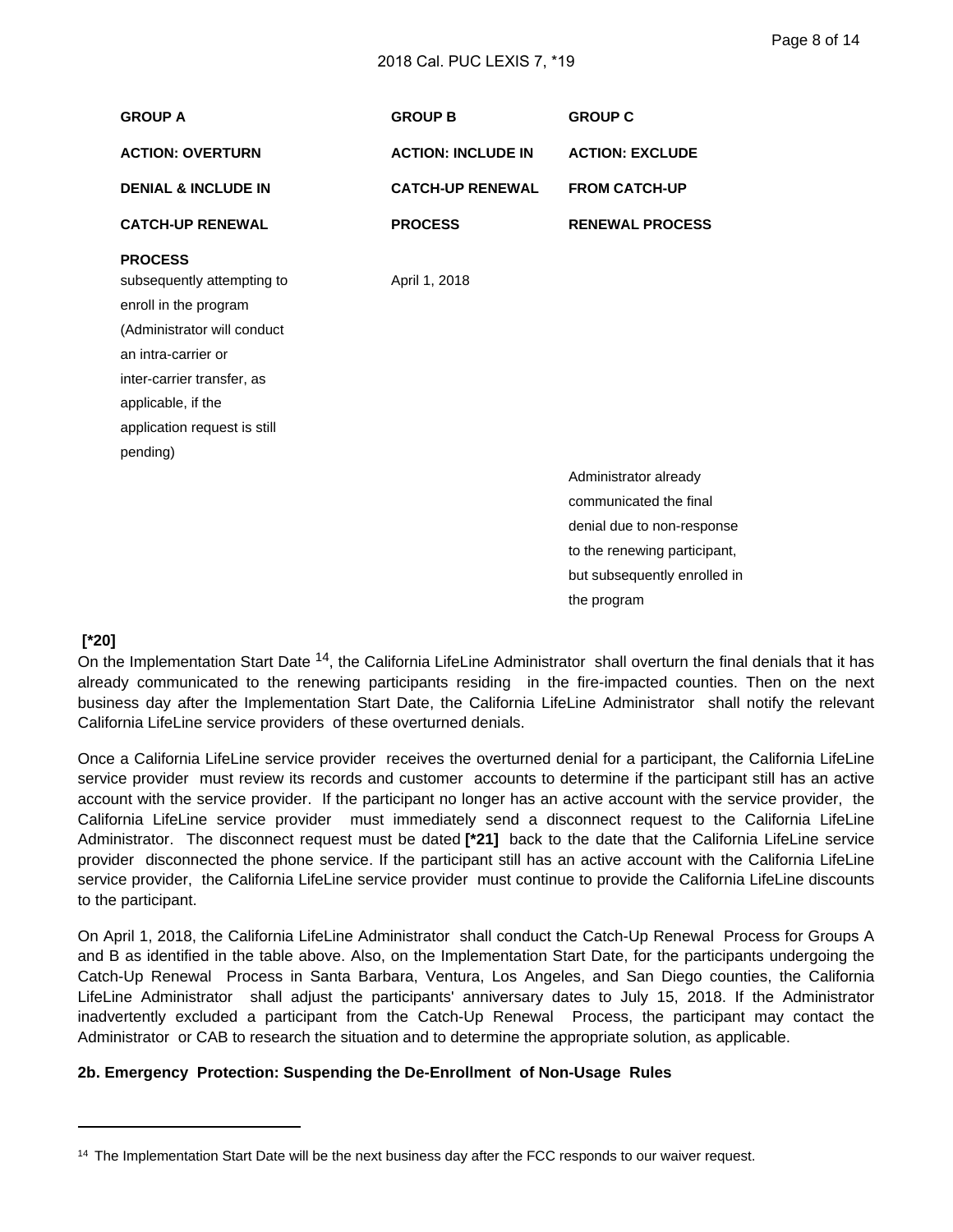The federal Lifeline program requires federal Lifeline participants to use their service in a span of 30 consecutive days, or otherwise risk de-enrollment. **[\*22]** 15 This type of de-enrollment mainly applies to pre-paid wireless telephone services. Availability of phone service was impacted by power outages, melted, damaged, or knocked out telephone poles, fiber cables, and cellular sites. Additionally, fire victims may have lost their devices in the fire, and thus need time to replace their devices and re-establish phone service. We believe California LifeLine participants residing in the fire-affected counties need a brief period of relief from this type of de-enrollment. These participants should not be de-enrolled for non-usage between December 1, 2017 and March 31, 2018. If a California LifeLine service provider de-enrolled a participant for non-usage between December 1, 2017 and the Implementation Start Date, the service provider must submit an enrollment request to the Administrator to reconnect the participant, subject to the participant being active in the service provider's system. The Administrator will not require these participants to undergo the application process even if the de-enrollment from the California LifeLine Program has been more than 30 days.

# **[\*23]**

The California LifeLine service provider must review its records to determine if the participant still has an active account with the service provider. If the participant no longer has an active account with the service provider, the California LifeLine service provider does not need to send an enrollment request to the California LifeLine Administrator. If the participant still has an active account with the California LifeLine service provider, the California LifeLine service provider must continue to provide the California LifeLine discounts to the participant.

# **2c. California LifeLine Program's Emergency Protections are Partially Contingent Upon the Federal Communications Commission Granting the Commission's Pending Temporary Waiver**.

The Commission has filed with the FCC a request for a temporary waiver (Waiver Request) of the federal Lifeline program's renewal process and de-enrollment for non-usage rules for the October 2017 wildfires. The Commission's Waiver Request is still pending at the FCC. The Commission has also supplemented its Waiver Request to add Santa Barbara, Ventura, Los Angeles, and San Diego counties. If the FCC denies the Commission's Waiver Request for **[\*24]** any of the fire-affected counties, the California LifeLine Program will replace any lost federal Lifeline support to California LifeLine participants residing in those excluded counties. The California LifeLine Program will support the participants in the disaster areas for whom the FCC declined to provide emergency relief assistance. If the FCC denies the Commission's Waiver Request in its entirety or limits the duration of the waiver period from the federal Lifeline program's rules, then the California LifeLine staff will submit a draft resolution for the Commission's consideration of measures that the California LifeLine Program should take to support the California LifeLine participants residing in the fire-affected counties.

Additionally, the Implementation Start Date of the California LifeLine Program's emergency protections will depend on the date that the FCC responds to our Waiver Request. The Implementation Start Date will be the next business day after the FCC responds to our Waiver Request. If the FCC does not respond to the Commission's Waiver Request by January 31, 2018, the California LifeLine staff will submit a draft resolution for the Commission's consideration. **[\*25]** 

# **2d. Outreach**.

California LifeLine service providers, Consumer Affairs Branch staff, and Administrator call center staff have constant communications with consumers. We encourage consumer education by these stakeholders regarding our emergency protections adopted in this Resolution.

Additionally, we require CAB and the Administrator's call center staff to assist California LifeLine participants impacted by the October and December 2017 wildfires, when applicable, with the renewal process. We thus make available a new method, "Renewals by CAB and the Administrator Call Center Staff, " by which California LifeLine participants can renew their eligibility. When a participant contacts CAB and the Administrator's call center, the

<sup>15</sup> See [47 C.F.R. §§ 54.405\(e\)\(3\)](http://advance.lexis.com/api/document?collection=administrative-codes&id=urn:contentItem:5T6N-JN20-008H-04RV-00000-00&context=) and [54.407\(c\)\(2\)](http://advance.lexis.com/api/document?collection=administrative-codes&id=urn:contentItem:5T6N-JMX0-008H-02Y2-00000-00&context=).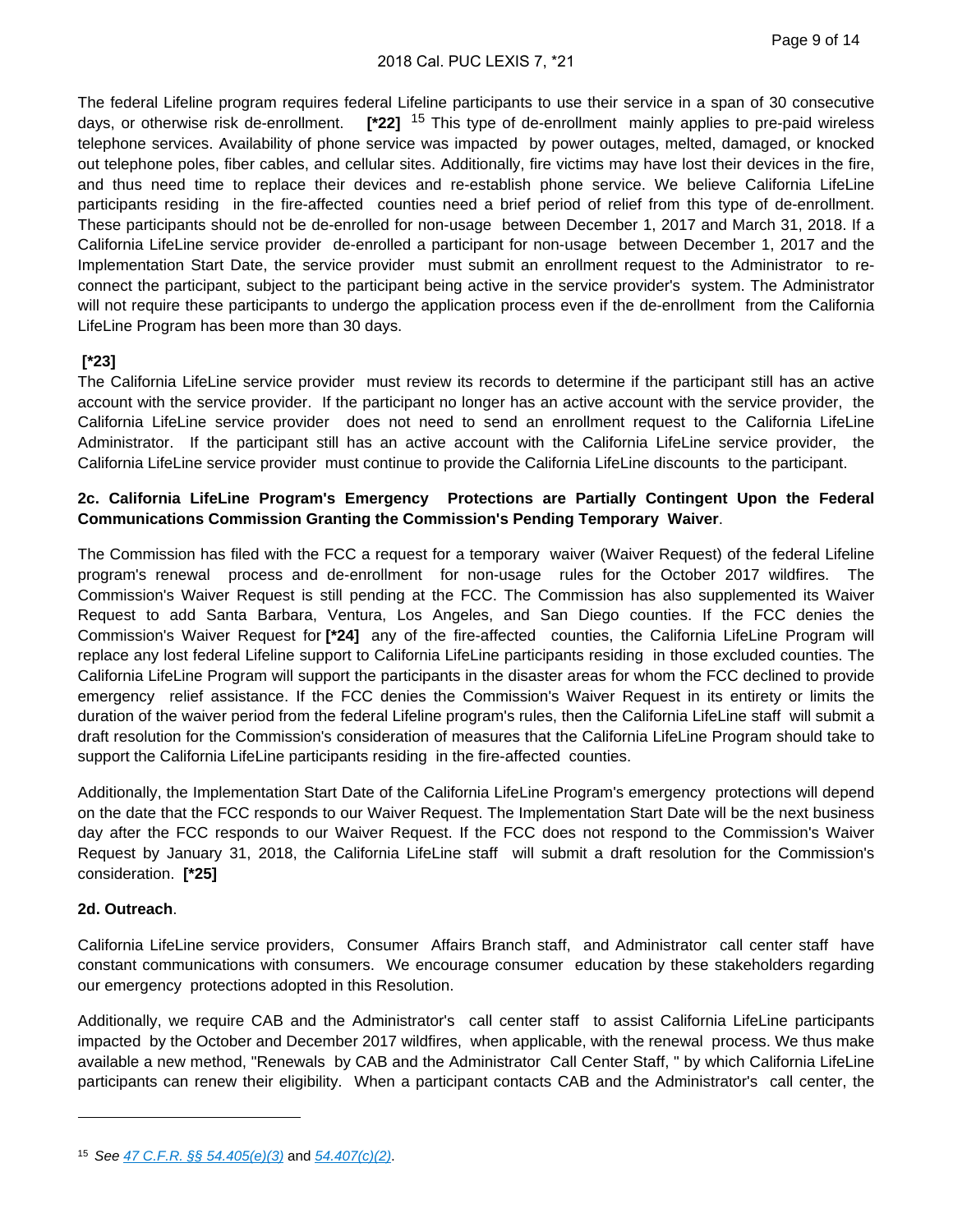#### 2018 Cal. PUC LEXIS 7, \*25

participant may be offered the opportunity to renew her/his eligibility while on the phone with CAB or the Administrator's call center staff. CAB and the Administrator may utilize the online form to submit the renewal on behalf of the participant. We direct the Communications Division (CD) to a) determine when this new renewal method may be applicable, e.g., the most impacted zip codes by the fires to target and the necessary conditions to receive a participant's **[\*26]** consent to complete, sign, and submit the renewal form on his/her behalf; and b) to notify stakeholders, CAB, and the Administrator accordingly.

Lastly, we require the Administrator to conduct an outbound call campaign to California LifeLine participants impacted by the October and December 2017 wildfires. This call campaign should facilitate the use of the new renewal method, "Renewals by CAB and the Administrator Call Center Staff. " We direct CD to determine the scope of this outbound call campaign, e.g., start date, end date, script, and the most impacted zip codes by the fires to target.

CD, CAB, and the Administrator should implement these outreach efforts as soon as possible. These outreach efforts can make it easier for California LifeLine participants to keep their California LifeLine discounts.

#### **General Compliance with other State statutes and applicable regulations**

SCE, SoCalGas, and SDG&E, and communications companies are directed to ensure compliance with existing statutes, regulations, ordinances and work in cooperation with the California Department of Fire, the Office of Emergency Services, and other appropriate California, federal, and local government agencies.

 **[\*27]** 

#### **COMMENTS**

[Public Utilities Code section 311\(g\)\(1\)](http://advance.lexis.com/api/document?collection=statutes-legislation&id=urn:contentItem:5J6S-62B1-66B9-811V-00000-00&context=) provides that this Resolution must be served on all parties and subject to at least 30 days public review and comment prior to a vote of the Commission. Section 311(g)(2) provides that this 30 day period may be reduced or waived "in an unforeseen emergency … ." The Commission's Rules of Practice and Procedure also provides that public review and comment may be waived or reduced in an "unforeseen emergency situation" specifically where there are "[a]ctivities that severely impair or threaten to severely impair public health or safety..." (Rule 14.6(a)(1) and/or where there are "[c]rippling disasters that severely impair public health or safety." (Rule 14.6(a)(2)).

The 30-day comment period is waived pursuant to these authorities due to the extraordinary nature of these disasters. However, in order to better disseminate the directives in this resolution it was served on the service lists of the last General Rate Cases for the energy utilities. Interested persons are welcome to monitor the forthcoming advice letter processes.

#### **FINDINGS**

1. Beginning on December 4, 2017, **[\*28]** wildfires started across Santa Barbara, Ventura, Los Angeles, and San Diego counties.

2. These wildfires damaged or destroyed several thousand structures in electric, gas, and communications service territories.

3. Residential and non-residential customers affected by these destructive wildfires should be given assistance to pay their utility bills.

4. On December 5 and December 7, 2017 Governor Brown declared states of emergency in the counties of Santa Barbara, Ventura, Los Angeles, and San Diego.

5. Carriers of Last Resort's (COLR) tariffs require customer credits for time out of service and provide terms and conditions for customer deposits, service restoration, temporary service and line extension charges.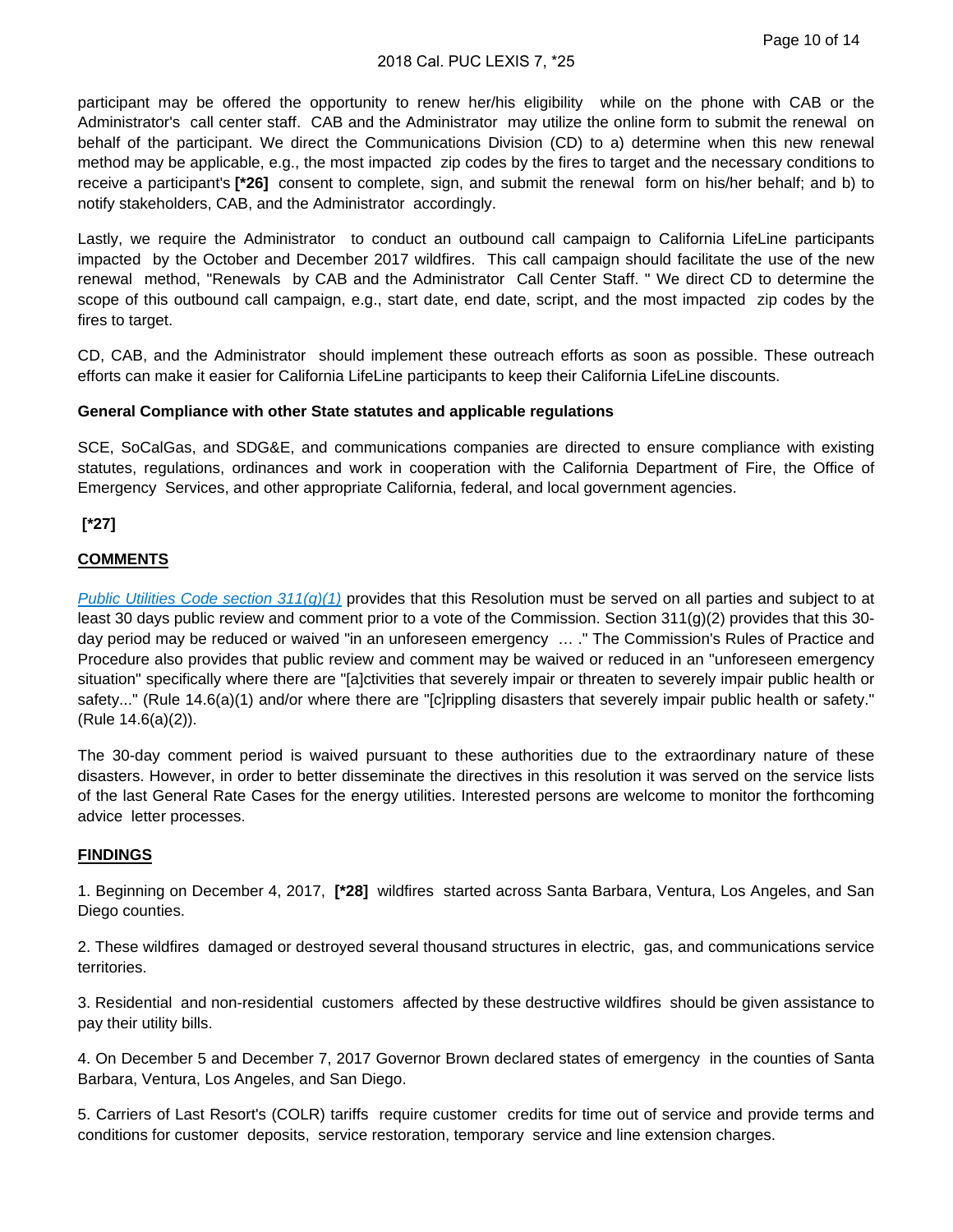6. In order to address the needs of telecommunications customers affected by the recent fires, it is reasonable to require COLR to waive call forwarding, service connection, service restoration and inside wire fees.

7. COLRs and other telecommunications carriers that wish to offer additional service accommodations that vary from or are in addition to their tariffs, must seek approval to do so through a Tier 2 advice letter and/or by another means of notification **[\*29]** to the Communication Division within 15 days of this Resolution.

8. In early November 2017, the Commission filed a request for a temporary waiver (Waiver Request) with the FCC to suspend the federal Lifeline program's renewal process and de-enrollment for non-usage rules from October 1, 2017 to January 31, 2017 for participants residing in the fire-affected counties.

9. In late December 2017, the Commission filed a supplement to its Waiver Request with the FCC to add Santa Barbara, Ventura, Los Angeles, and San Diego counties.

10. The California LifeLine participants affected by these destructive December 2017 wildfires should temporarily be exempt from the renewal process and de-enrollment due to non-usage rules from December 1, 2017 to March 31, 2018.

11. The California LifeLine Catch-Up Renewal Process should resume on April 1, 2018 for California LifeLine participants impacted by the December 2017 wildfires.

12. The anniversary date for any December 2017 fire-impacted California LifeLine participants should be adjusted to July 15, 2018 to conduct the California LifeLine Catch-Up Renewal Process.

13. If a California LifeLine service provider receives an overturned denial **[\*30]** from the California LifeLine Administrator, the California LifeLine service provider should check its records to determine whether or not the participant is active in its system.

14. If a California LifeLine service provider de-enrolled a participant residing in Santa Barbara, Ventura, Los Angeles, and San Diego counties for non-usage between December 1, 2017 to March 31, 2018, the California LifeLine service provider should check its records to determine whether or not the participant is active in its system.

15. A California LifeLine service provider should not claim California LifeLine Program funding for participants that are not active in its system.

16. The California LifeLine Program should replace any lost federal Lifeline support to California LifeLine participants residing in any of the fire-affected counties that the FCC does not grant a waiver from the federal Lifeline program's de-enrollment for non-usage rules and the renewal process.

17. The Administrator's and CAB's call center staff should assist California LifeLine participants impacted by the October and December 2017 wildfires with the renewal process.

18. [Public Utilities Code section 311\(g\)\(1\)](http://advance.lexis.com/api/document?collection=statutes-legislation&id=urn:contentItem:5J6S-62B1-66B9-811V-00000-00&context=) **[\*31]** allows the Commission to reduce or waive the public review and comment period in an unforeseen emergency.

#### **THEREFORE IT IS ORDERED THAT:**

1. Within 15 days of the date of this resolution, Southern California Edison (SCE), Southern California Gas (SoCalGas), and San Diego Gas and Electric (SDG&E) must file a Tier 2 advice letter, entitled Emergency Residential Customer and Non-Residential Customer Protections for December 2017 Wildfire Victims, establishing Emergency Customer Protections for the December 2017 Wildfires, as adopted in the Ordering Paragraphs below.

2. SCE, SoCalGas, and SDG&E must demonstrate in their respective Tier 2 Advice Letter(s) the following actions to assist affected wildfire residential customers: (a) waiver of deposit requirements those seeking to re-establish service for one year and expedite move-in and move-out service requests; (b) stop estimated energy usage for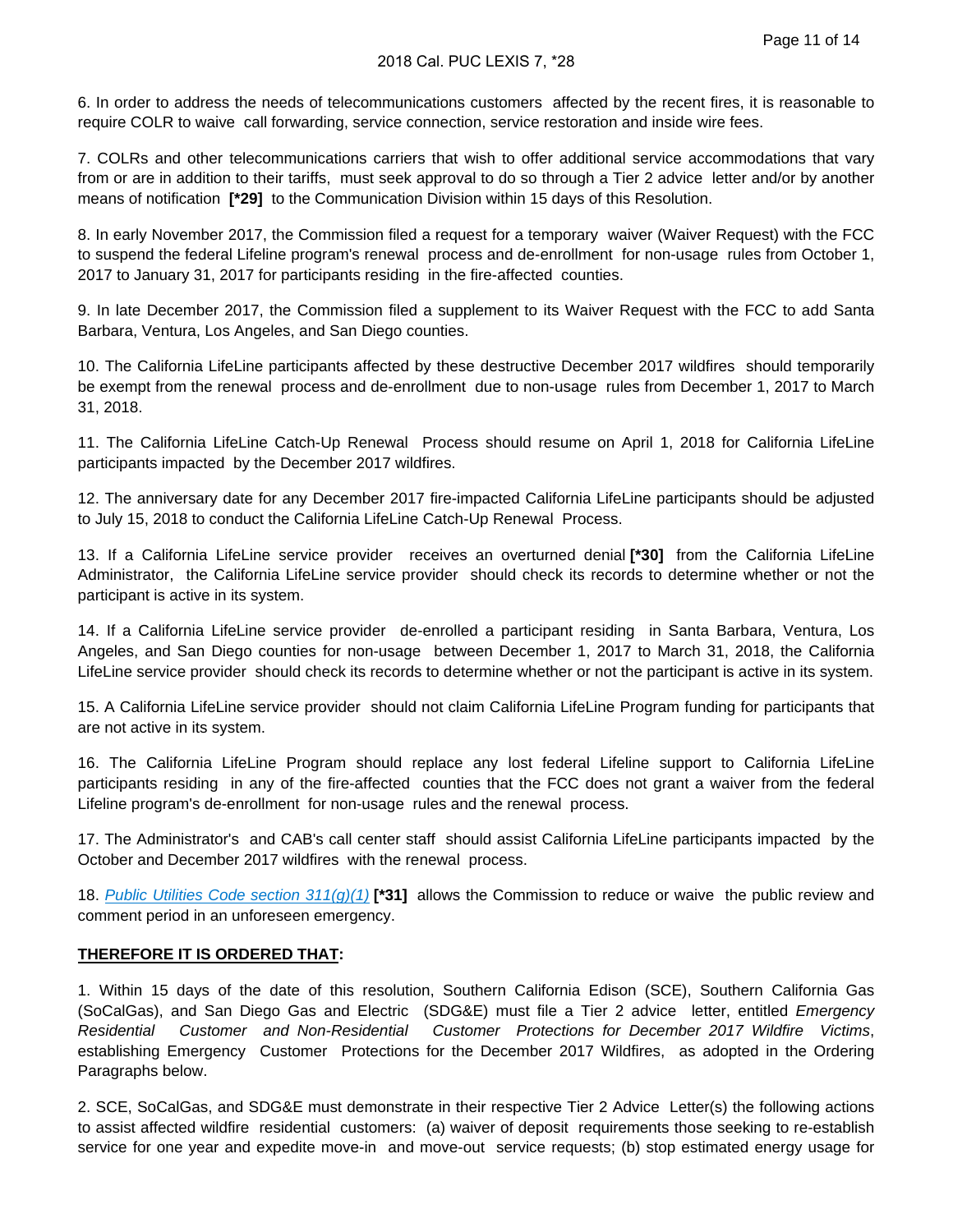billing attributed to the time period when the home/unit was unoccupied as a result of the wildfires; (c) discuss how the utility has implemented payment plan options; and (d) waive deposit and late fee requirements; and freeze all standard and high-usage reviews for CARE program **[\*32]** eligibility in impacted counties until at least the end of the year, and potentially longer as warranted.

3. SCE, SoCalGas, and SDG&E must propose a plan in their Tier 2 Advice Letter(s) to implement the following actions for CARE customers: (1) contact all Community Outreach Contractors, the community based organizations who assist in enrolling hard-to-reach low-income customers into CARE, in impacted counties to help better inform customers of these eligibility changes; (2) partner with the program administrator of the customer funded emergency assistance program for low-income customers and increase the assistance limit amount for the next 12 months for impacted customers; and (3) provide Energy Savings Assistance services to impacted customers.

4. SCE, SoCalGas, and SDG&E must include in their Tier 2 advice letters a proposal for how they will implement emergency consumer protections to support non-residential customers of the December 2017 wildfires. The advice letter must detail: (1) how the utility will identify non-residential customers affected by the fires; (2) how non-residential customers can qualify as "eligible" for emergency relief; (3) a communication plan to convey **[\*33]** the availability of these protections; and (4) the specific forms of utility relief available to nonresidential customers. SCE, SoCalGas, and SDG&E must each establish or amend a Wildfires Customer Protections Memorandum Account (WCPMA) to book costs associated with protections ordered by this Resolution which are incurred starting with the date of the December 2017 fires in each utility's respective territory. The utilities may seek recovery of costs in the WCPMA in a general rate case or other appropriate ratemaking proceeding.

5. SCE, SoCalGas, and SDG&E must ensure sufficient utility resources are available to expeditiously facilitate move-in and move-outs.

6. The emergency residential and non-residential consumer protections in this Resolution will end one year after the effective date of this Resolution unless extended by later order of the Commission.

7. SCE, SoCalGas, and SDG&E must request expedited advice letter treatment pursuant to the Commission's General Order 96-B.

8. SCE, SoCalGas, and SDG&E must request a waiver or a shortened protest and reply period of five days.

9. SCE, SoCalGas, and SDG&E must include in their Tier 2 advice letters: (a) a proposal that **[\*34]** describes how it identifies the areas impacted by the fires; (b) how customers can qualify as "eligible" for each emergency relief proposal; (c) a plan for communicating the availability of these protections to customers, especially those who may have been displaced from their homes; and (d) Preliminary Statement tariff language for the new or amended WCPMA.

10. SCE, SoCalGas, and SDG&E must request expedited advice letter treatment pursuant to the Commission's General Order 96-B.

11. SCE, SoCalGas, and SDG&E, and must request a waiver or a shortened protest and reply period of five days.

12. Carriers of Last Resort, including AT&T, must provide waivers from charges for those services listed in Attachment A.

13. Carriers of Last Resort, including AT&T, must file a Tier 2 advice letter and/or submit a notification to the Communications Division to provide service accommodations that vary from or are in addition to their tariffs to support fire victims within 15 days of this Resolution.

14. The California LifeLine Administrator must delay the renewal process for California LifeLine participants residing in Santa Barbara, Ventura, Los Angeles, and San Diego counties consistent **[\*35]** with this Resolution.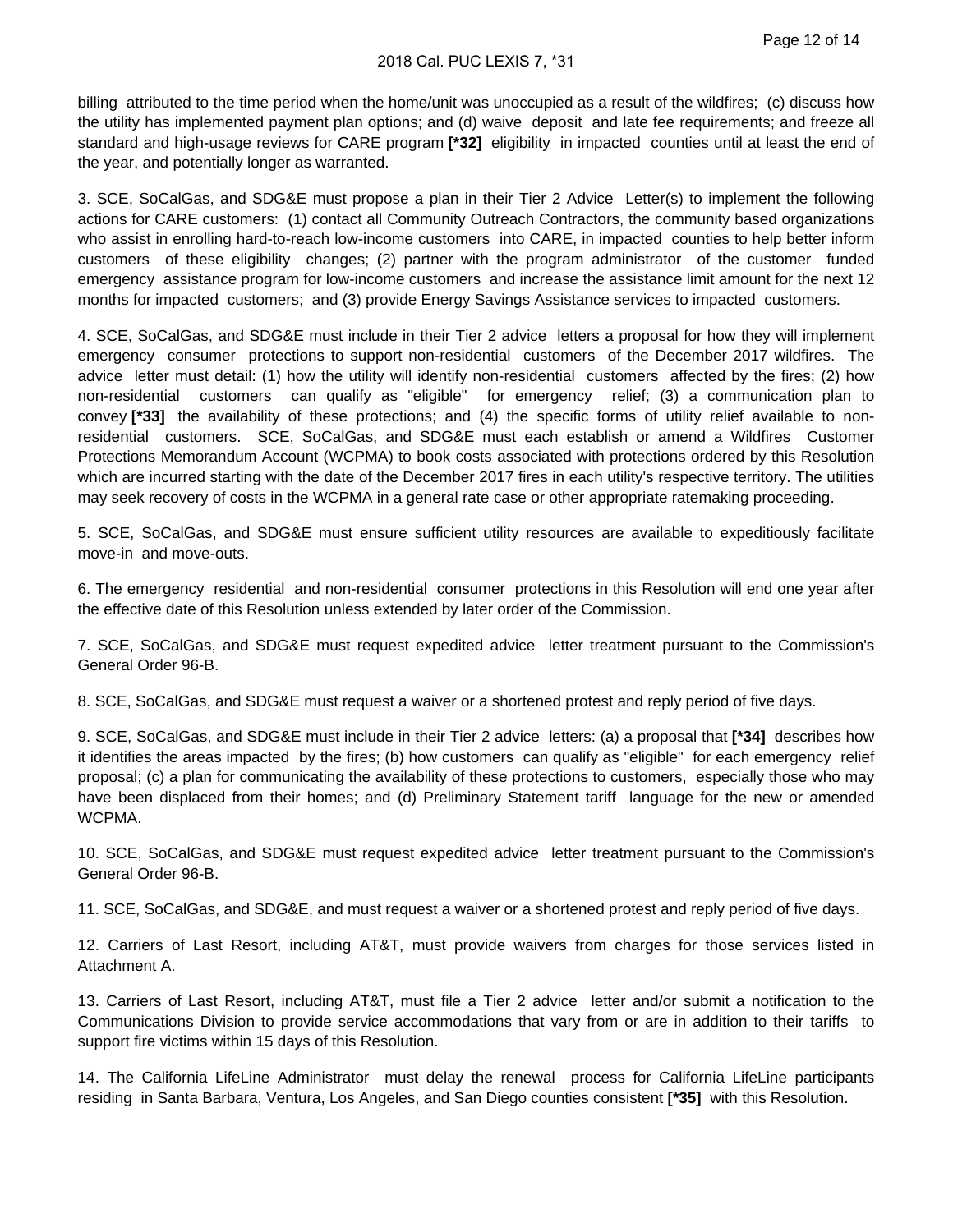15. California LifeLine Administrator must conduct the Catch-Up Renewal Process for California LifeLine participants residing in Santa Barbara, Ventura, Los Angeles, and San Diego counties consistent with this Resolution.

16. The California LifeLine Program's de-enrollment for non-usage rules are suspended during December 1, 2017 and March 31, 2018 for California LifeLine participants residing in for California LifeLine participants residing in Santa Barbara, Ventura, Los Angeles, and San Diego counties consistent with this Resolution.

17. California LifeLine service providers must comply with the emergency protections afforded to California LifeLine participants residing in the Santa Barbara, Ventura, Los Angeles, and San Diego counties consistent with this Resolution.

18. The California LifeLine Program must fund any loss in federal Lifeline program support for California LifeLine participants residing in Santa Barbara, Ventura, Los Angeles, and San Diego counties that the Federal Communications Commission declines in federal Lifeline support in connection with the Commission's Waiver Request for a temporary waiver of the federal Lifeline program's **[\*36]** de-enrollment for non-usage rules and the renewal process.

19. The named utilities must serve their respective advice letters on all service lists impacted by the emergency consumer protections adopted in this Resolution.

This Resolution is effective today.

I certify that the foregoing resolution was duly introduced, passed and adopted at a conference of the Public Utilities Commission of the State of California held on January 11, 2018, the following Commissioners voting favorably thereon:

/s/ TIMOTHY J. SULLIVAN

TIMOTHY J. SULLIVAN

Executive Director

MICHAEL PICKER

President

CARLA J. PETERMAN

LIANE M. RANDOLPH

MARTHA GUZMAN ACEVES

CLIFFORD RECHTSCHAFFEN

**Commissioners** 

#### **ATTACHMENT A**

Telecommunication Carrier of Last Resort Waivers:

. A waiver of the one-time activation fee for establishing Remote Call Forwarding, Remote Access to Call Forwarding, Call Forwarding features and Messaging services.

. A waiver of the monthly rate for one month for Remote Call Forwarding, Remote Access to Call Forwarding, Call Forwarding features and Messaging services.